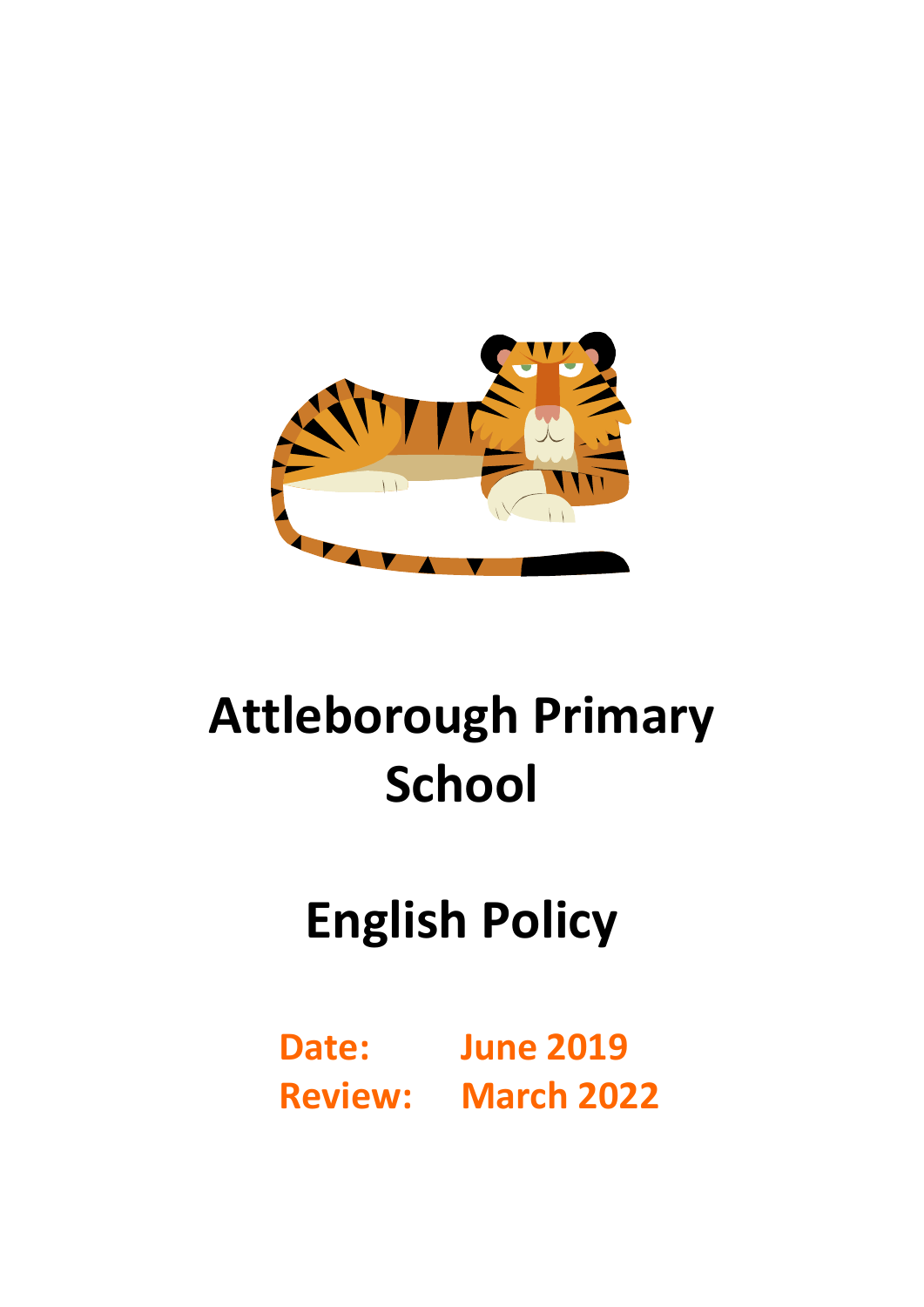#### **English Policy**

At Attleborough Primary School we believe that a high quality education in English is essential for children's social, emotional and cultural development. Our English curriculum develops children's ability and confidence to speak and write fluently, so that they can communicate their ideas and emotions to others. We put a high importance on reading a range of fiction and non-fiction texts to help children to develop emotionally, spiritually and culturally and to gain additional knowledge about the world around them.

#### **Aims**

Our aims are in line with the National Curriculum aims and objectives for English: to promote high standards of language and literacy by equipping children with a strong command of the spoken and written word and to develop a love of literature through widespread reading for enjoyment.

#### **Teaching and Learning**

The school follows the Talk for Writing approach to teaching English which is rooted in quality texts and a focus on achieving effects on readers. Our teachers use a range of strategies to engage and inspire children during English lessons and follow a sequence of teaching that enables children to develop the required skills to be able to interrogate texts and write across a range of genres. Children are taught in mixed ability groups throughout the school and are constantly challenged through the work that they are given. Tasks are matched to the individual children's needs to ensure that all pupils have the opportunity to make good progress. In some cases this may involve the support of the teacher or teaching assistant on a whole class task; in others it might be differentiated texts or tasks suited to the individual's needs. Our timetable allows for  $1\frac{1}{2}$  hours of English teaching (reading and writing) to be carried out each day. Within English sessions children will be taught grammar, spelling and punctuation to support their writing and inference skills to develop their reading during these lessons. Children are also given the opportunity to practise and consolidate their English skills through reading and writing in topic lessons as we teach a creative cross curricular approach.

#### **English Curriculum Planning**

Our English planning falls into 3 phases: long term plans outline the topics that we will be teaching both across the curriculum and within English; medium term plans give details of the main teaching objectives for each term and short term plans which give detail of our daily English teaching and learning. Our short term plans list specific objectives and learning outcomes for each lesson and give details on how the lessons will be taught. Medium and short term planning is produced within year groups and individual class teachers will use these to make assessments of children's performance which will then be used to allocate extra support and intervention as necessary.

To ensure that our children are achieving their full potential in English, we:

- Follow the Talk for Writing teaching sequence (Imitation, Innovation, Invention and Independent Application) which contains specific and clear objectives for each lesson
- Have high expectations of all children; ensuring that they are all challenged to produce their best work.
- Use knowledge of children's prior learning to ensure that we are building on skills that they have already learned so they are given increasing challenge as they move up the school to ensure they make good progress.
- Differentiate our lessons so that all children have the chance to flourish
- Plan engaging and inspiring opportunities for children to write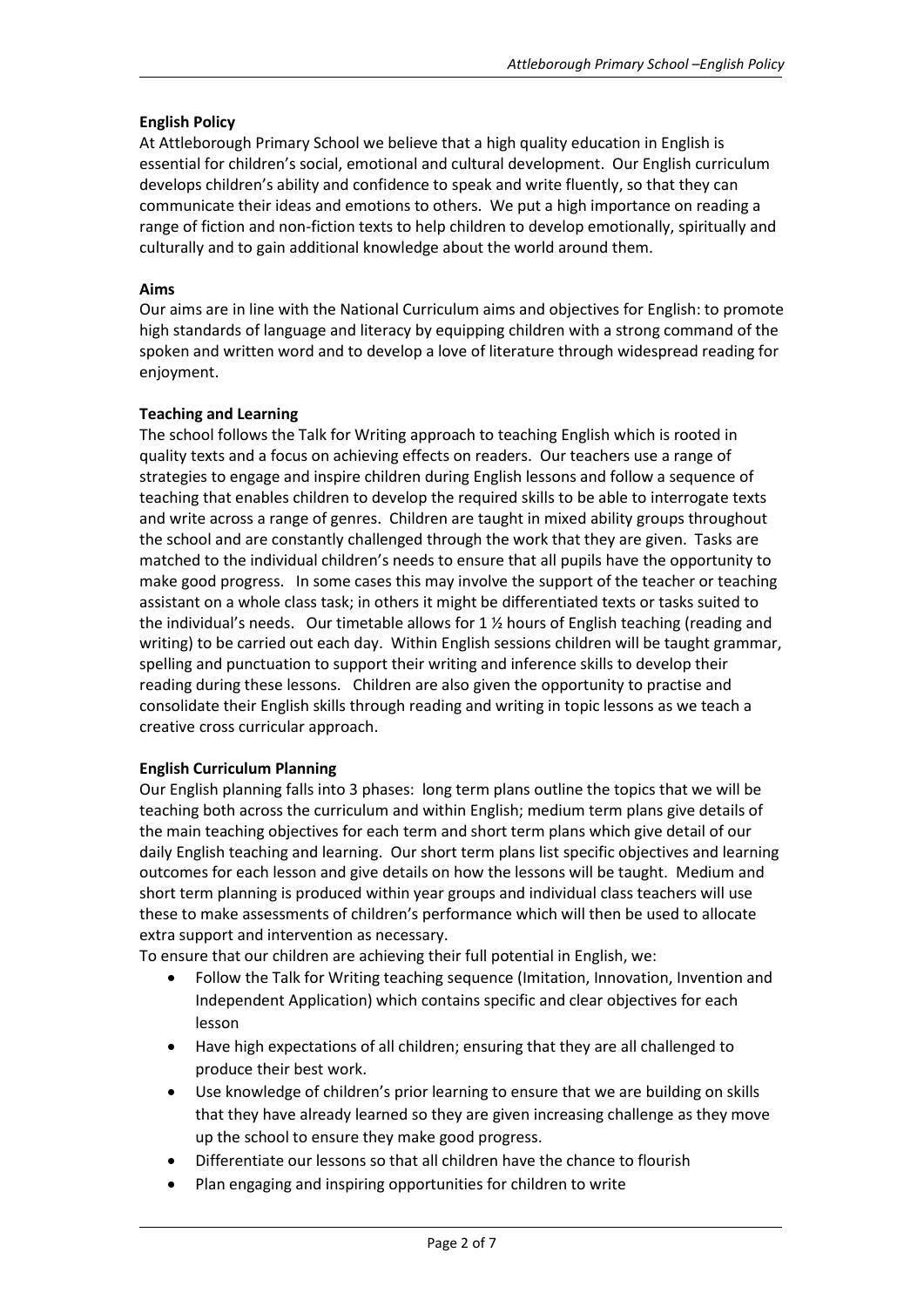- Plan for speaking and listening opportunities to enable children to practise key skills verbally before they put pen to paper
- Assess work and give detailed feedback, including immediate verbal feedback, to pupils to help them to make further progress with their work at all stages of the Talk for Writing sequence, but in particular during the innovation stage when children are still mastering their ability to write in a certain style.
- Model shared writing and guided writing and how to edit and improve work.
- Use Cooperative Learning strategies to ensure active learning and the opportunity for each child to have a voice.

# **Speaking and Listening at APS**

We understand how important spoken language is to our pupil's development across the curriculum and how important it is to their progress in reading and writing. Our teachers ensure that children are exposed to rich language in their lessons and encourage them to use it both in writing and speech so that they are able to communicate precise ideas to their audiences. Children are taught how to express their ideas clearly and audibly and how to listen and respond appropriately to others. We attach great importance to the use of Standard English within our school and teachers and teaching assistants sensitively support the children through their modelling of language to distinguish between the appropriacy of regional dialects and the importance of Standard English. Speaking and listening are at the head of our Talk for Writing approach and children are regularly required to perform texts orally and then orally rehearse their ideas and play with language noticing the effects on the reader before committing their ideas to paper. Within English teaching time, children are encouraged to use drama to help them to gain meaning from texts and deepen their understanding of the motivations of characters within them. All children are given the opportunity to participate in a school production.

#### **Reading at APS**

We understand that reading is essential to children's success in all subjects across the curriculum. Teachers at our school understand the key role that they have in helping to develop positive attitudes towards reading and the importance it has in fuelling children's imagination.

In Reception and Year One we teach phonics through the StoryTime phonics programme which is based around the Letters and Sounds Phases  $1 - 5$ . This programme is a systematic and comprehensive phonic programme which has a love of reading and of books at its core.

Children in Year 2 onwards are taught how to use a range of clues to identify unfamiliar words and gain meaning from their texts: picture clues, context clues, and word class clues.

Guided reading sessions allow children to work collaboratively on reading activities and to work with teachers and teaching assistants discussing and interpreting texts and stories. Teachers use this time to help children to practise key inference skills and to assess children's understanding of books. Across the school, guided reading is taught through the model of small group work, where the children either work independently or with an adult. Or by whole class reading sessions, where the class share the same text, but often with differentiated activities and questions. Teachers use this opportunity to deepen children's understanding of a text and help develop their inference. The key focus when reading is what the effect of the words used has on the reader. The books and extracts that are chosen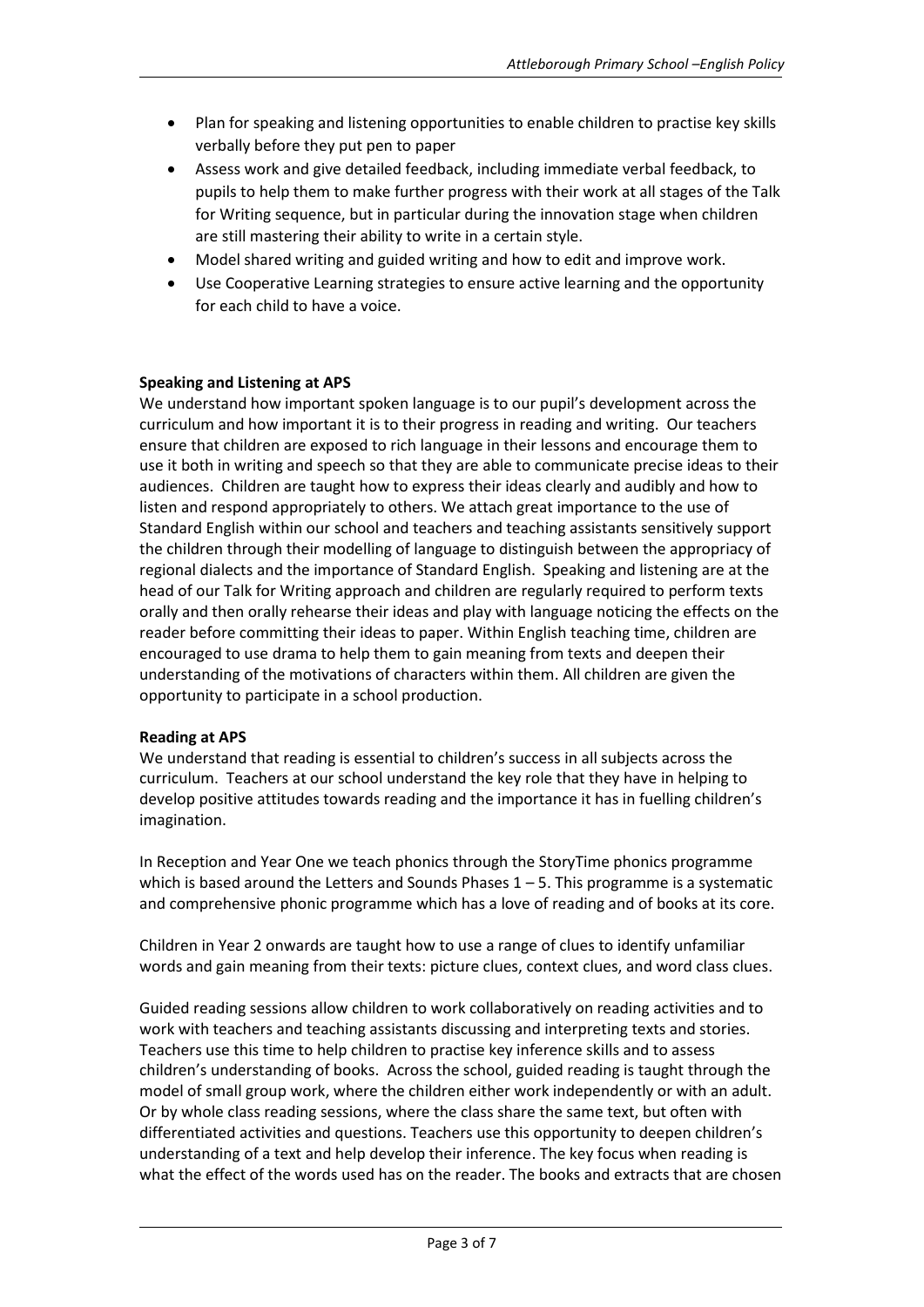for these sessions are high quality texts that both challenge and inspire the children and are chosen to help them to develop a love of reading. Studying whole books during these sessions allows children to build up their reading stamina.

In our school we also follow the Power of Reading Scheme, which will raise the engagement of reading and writing, through the use of high quality children's literature and a creative teaching approach.

Children have access to the school library each lunch time and are timetabled to have one hour in the library per week with the class teacher. We also regularly visit the local library to continue with a wide breadth of literary opportunities.

*Parental Support and Engagement***.** As well as our teachers, parents have a key role in helping to promote a love of reading and books amongst children. Taking time to listen to their children read, sharing books together, talking about books and recording reading sessions within the school reading record are the most important homework tasks that parents can support their child with. As a school, we actively seek out opportunities to engage parents in reading activities with their children. These take the form of story sharing activities, reading cafes and visits to guided reading sessions in class.

# **Writing at APS**

Children are taught to write for a variety of purposes in a range of forms for a range of audiences. Our English teaching follows the Talk for Writing teaching sequence which begins with children undertaking a 'Cold Task' which allows children to show their teacher what they already know about a genre of writing and enables the teacher to adapt their planning to teach the skills that the children need to perfect. The children then learn a model text off by heart which over the course of a 3 to 4 week unit ultimately leads to the children writing in that style. Each year group covers a range of fiction and non-fiction genres throughout the year, as well as poetry. During the course of a unit, the children complete 3 to 4 pieces of writing along with several short burst pieces to practice key composition skills. Children also have the opportunity to write extended texts about a range of subjects.

During a teaching sequence, each teacher models shared writing where they demonstrate how to write in a particular style and children share their ideas. Supported composition (using an example of a children's piece of work) is used to help the children to perfect their editing skills to improve their work and help to achieve their next steps in learning. Children complete independent writing tasks and, depending on ability, some receive writing frames, word banks or scaffolds to help them to succeed. To consolidate understanding of a text type, children complete a 'Hot Task'.

To ensure progress in writing, teachers regularly provide feedback to children about their writing so that they are clear on the things that they are doing well and the specific areas that they need to work on to make further progress. Children are given the opportunity to respond to their teacher's comments, and are taught specifically how to edit and improve their work.

#### **Spelling at APS**

Teachers at APS understand the important role that spelling plays in children being able to access the full English Curriculum, whilst making good progress with their reading and writing. Research shows that children are better able to focus on their thoughts and ideas when writing if they are able to spell. Weak spellers can often limit their language choices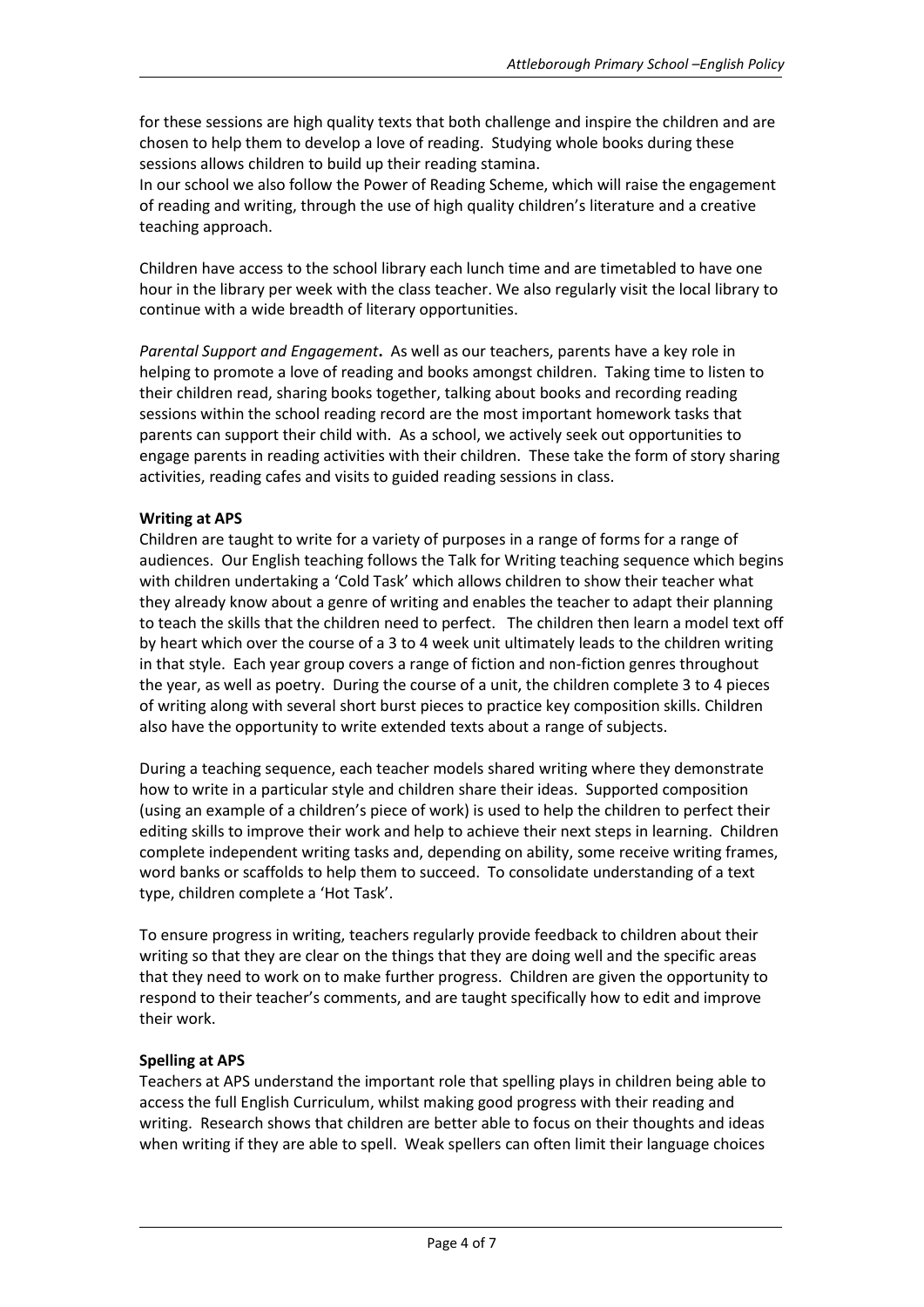and instead restrict themselves to using simple words for fear of misspelling them which can then contribute to slower progress in their writing.

In Reception and Year One, children are taught spellings using StoryTime Phonics. This ensures the Letters and Sounds Phases 1-5 are taught and consolidated. In Year 2, children are taught the appropriate grammar and spelling through the Letters and Sounds Phase 6. Every child in Year Two to Year Six, are taught spellings that are relevant to the current topic in each class and given words from the National Curriculum assigned for each year group. Children are taught spellings for 15-20 minutes at least 3 days a week. This teaching is focused around spelling patterns and rules which are specified in the National Curriculum 2014. Children bring home spelling homework based on common rules and patterns along with commonly misspelt words to learn (which have been identified from their written work). Parents use 'look, say, cover, write, check' method to support their children in mastering their words and they will be tested on these with spelling buddies on a weekly basis. Children who require further support with their spellings will be given additional words and sounds to practise at home to ensure that they make good progress. Higher achieving spellers are given word investigation homework to help them to continue to make progress with their spelling and knowledge of word morphology. In addition to our school spelling programme, the teaching of spelling and the exploration of spelling patterns are taught as part of the Talk 4 Writing teaching sequence.

# **Handwriting at APS**

It is important that during their time at APS children are able to develop a fluent writing style which will facilitate their writing and will prepare them for the increasing speed, strength and stamina required as they move through the school. As with spelling, it is important that children's ideas and creativity are not held back by the physical act of forming letters and words and that their presentation can show a pride in their work. Regular handwriting practice is carried out in all year groups following our own school's handwriting scheme. Additional intervention groups for handwriting and gross and fine motor skills run across the school to support children who have particular difficulties with their handwriting and coordination.

#### **English across the Curriculum**

Lessons across the curriculum are planned to give children the opportunity to consolidate and apply the full range of their literacy skills through speaking and listening, reading and writing to communicate their ideas and theories. In maths, children are encouraged to use their reading and comprehension skills to understand word problems and identify the calculations they need to use to find solutions. They use their speaking and listening skills to explain and understand alternative ways of solving problems using precise mathematical language. In Science, children use precise technical language and forms of non-fiction writing to explain scientific phenomena and to record the outcomes of practical experiments. In history, geography and religious education children use their knowledge of the English language to find out new information about the world around them and are given the opportunity to express their views about a range of moral issues, both past and present, through spoken debates and writing. Our Topic plans are also aligned with our long-term English planning so that children are able to apply their learning to their topic writing. Speaking and Listening skills are used every lesson through our Cooperative Learning strategies and Growth Mindset approaches to learning.

#### **English and Inclusion**

Where appropriate, work is differentiated for children with special educational needs, English as an additional Language and for those that are gifted and talented so that they can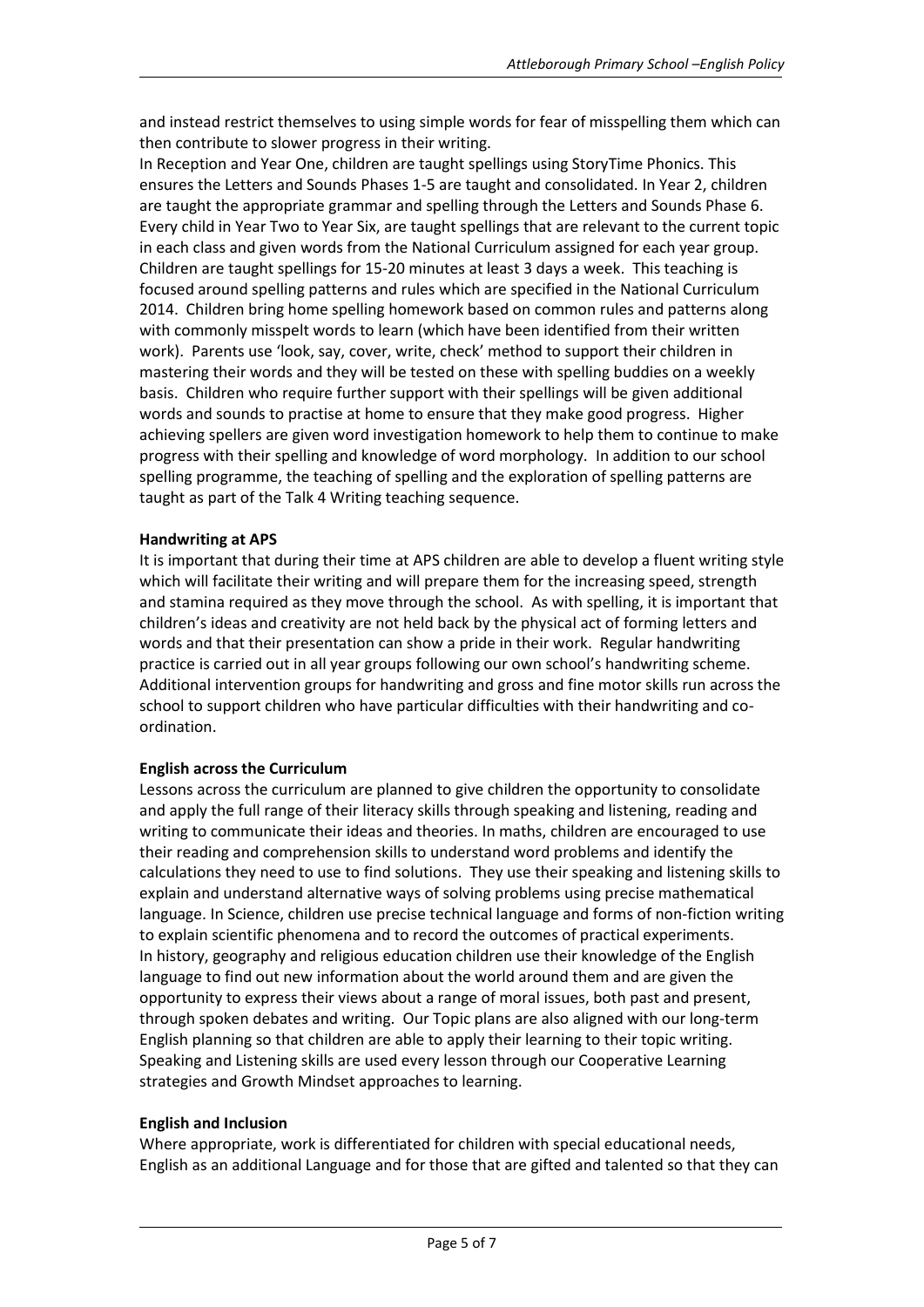achieve their full potential. All our teachers provide appropriate learning opportunities to match tasks to the ability of the children.

Teachers and teaching assistants provide support so that every child will achieve in English by:

- individualised guided writing and reading;
- differentiated texts where appropriate so that children can more easily read and understand in the case of our EAL and SEN students, or more challenging texts that will stretch gifted children's skills;
- visual and written materials in different formats;
- ICT and other technological aids (Clicker 6);
- alternative communication such as signs and symbols;

#### **Assessment**

Assessments are carried out in line with APS's Feedback and Marking Policy. Teachers carry out short term, medium term and long term assessments of children's work in English. Short term assessments will evaluate children's performance in lessons and daily plans are adapted in light of these outcomes. Medium term assessment looks into children's performance across a unit and will be built into future planning of units. Long term assessment focuses on children's performance at the end of a term, and the results of this assessment will trigger extra tuition outside of core English teaching time for certain groups of children to help support their progress. Longer term assessment of reading involves a combination of teacher assessment and optional tests to assess performance, and for writing all assessment is teacher assessed and internally moderated.

#### **Moderation**

Year group moderation of writing happens on a termly basis and a team of experienced staff are responsible for moderating writing levels across the school to assess writing progress at the end of the academic year. Scheduled staff meetings throughout the year focus on moderation ensuring that the school's approach is both consistent and meets the national standards as set out by the government. Cluster moderation happens at least once an academic year.

#### **Resources**

There are a range of resources within the school to support the teaching of English that are used across year groups, including:

Talk for Writing resources and books.

A well-stocked School library which includes a range of fiction and non-fiction books and recommended challenge books to encourage reading for pleasure.

Guided Reading Books and Resources in year groups to help support the development of comprehension skills, love of reading and a broad understanding of a range of authors. Oxford Reading Tree books and Read, Write Inc resources to support children's decoding and phonic knowledge.

Clicker 6 to support children with dyslexia.

#### **Monitoring and Review**

The English subject leader is responsible for ensuring that year groups are following the long term English plans and including a range of cross curricular writing in there lessons. They must ensure progression in English throughout each year group and from one Key Stage to